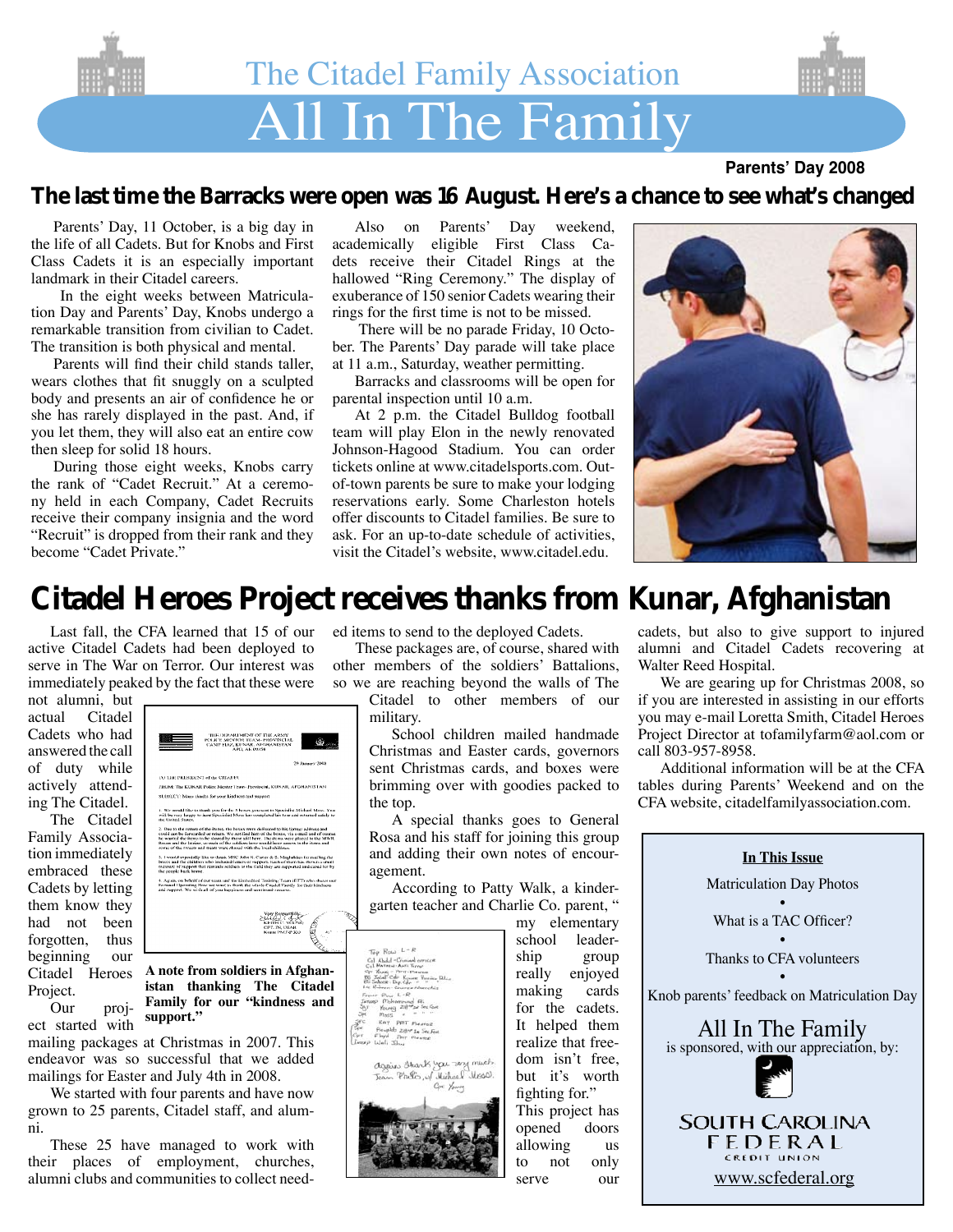## Scenes from Matriculation Day 2008





*Matriculation Day ran very smoothly… at least from the CFA's perspective. New parents and Knobs probably think all was chaos and mayhem. Yes, it was muggy and, yes, there was plenty of standing*  in line. That's par for the course. Overcast skies helped. And it *didn't rain.* 

*The Citadel staff, Cadre and CFA volunteers all pulled together to ensure a tough day for everyone had as few glitches as possible, and that everyone's experience was positive one. Now more than new 700 families have joined the Citadel ranks. Welcome to the Family.*





*page 2*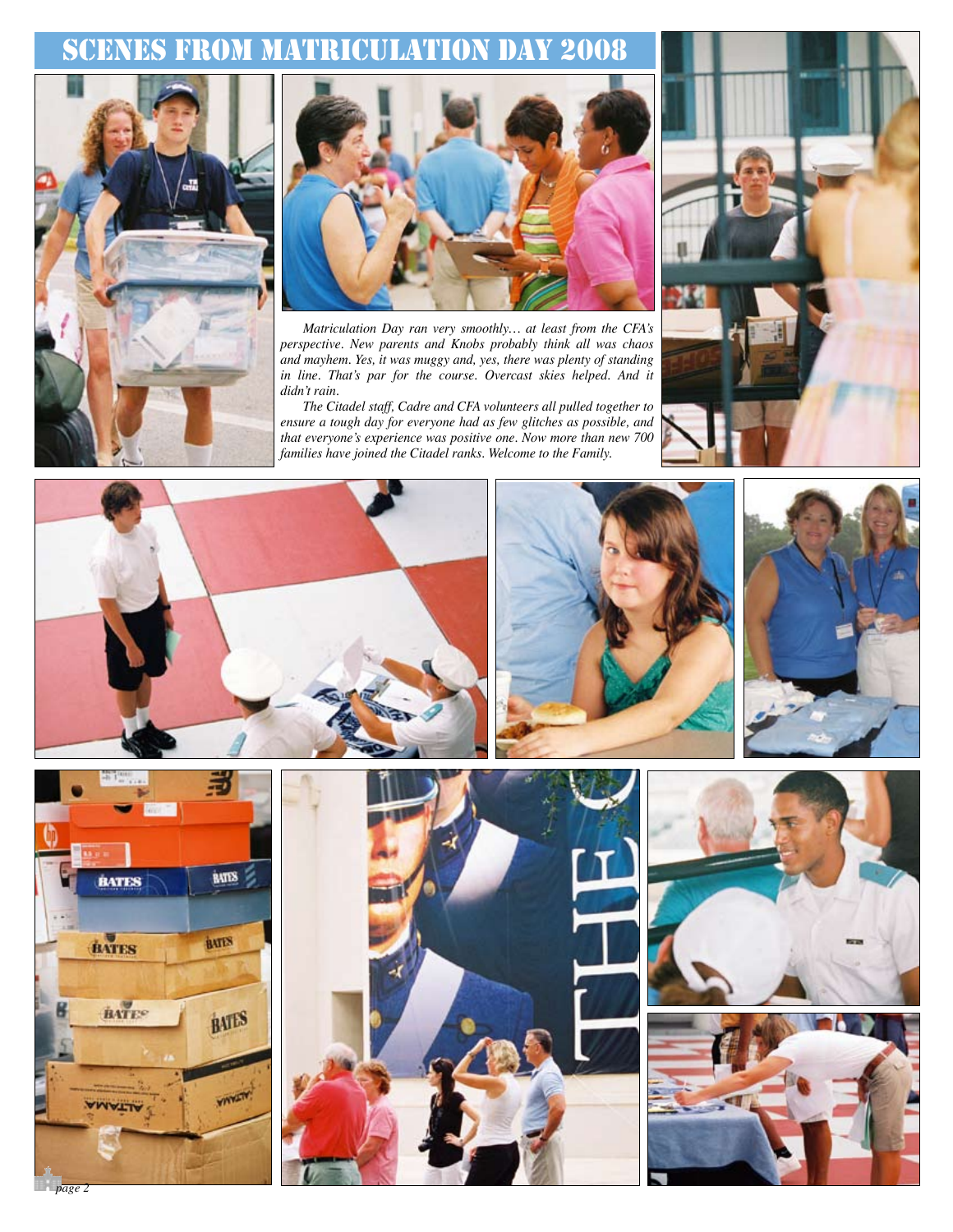## **TAC officers offer teaching, advising and coaching, and yeah, they've got the skills to do the job**

#### *by David M. White, Columbia, SC*

The Corps of Cadets, approximately 2,000 men and women, is divided among five battalions and 19 companies. For nearly a dozen years the Citadel has had the goal of having on staff one TAC officer for each battalion and one for each company.

This year, according to Col. Jim Dorton, the assistant commandant for Discipline and the Regimental Tactical Officers, the Citadel is almost at its full complement.

According to the Guidon, the cadet handbook, TAC is short for "Tactical Officer," a "military officer assigned to oversee all cadet activities at the company/battalion levels."

According to Dorton, the definition of TAC is a little more involved.

"Even though it's spelled out 'Tactical Officer,'" said Dorton, "we think of it as Teaching, Advising and Coaching. Their main job is to be the college's official presence within the barracks, and provide adult advice and mentorship based on experience that young people need as they grow."

TACs are also the disciplinary arm of the Commandant's Department; "counseling and disciplinary oversight," Dorton calls it.

"When we first started," he said, "we only had two TACs per barracks: a battalion TAC and an assistant. Two people trying to cover 500 young people 14- to 24-hours a day … it was more of a loose framework.

"After about five years we had a battalion TAC and two company-level TACs in each battalion. But we still couldn't do what we wanted to do, which was to have enough TACs where each could focus on a small number of cadets so he could see every kid.

"When we have one per company that means, instead of one guy handling 200 -250, you've got one handling about 100. That's more manageable. You get more quality time and a TAC can reach out to cadets who are quiet, shy, … good kids who have questions and don't have problems, but may be reluctant to come to the TAC."

It takes a lot of experience to be a Citadel TAC officer. It's not a matter of keeping 19 year olds from snapping towels at each other. These guys are serious and have significant pedigrees. In fact, one of the new TACs this year is a retired Marine colonel. His last job? Number two man at Parris Island. Yeah, he's got the chops for the job.

"The job description is pretty daunting," said Dorton. "A battalion TAC can be up to the rank of colonel. In fact one of the new ones is a retired Air Force colonel. They must have had at least 20 years of military experience and at least a Master's degree.

"A company TAC can be a colonel but they're usually captains, majors or lieutenant colonels. They've got a college degree. They have had some Master's level courses but not completed it, necessarily. And they have had, at the military level, 20 years experience and an amount of command at least at the company or possibly battalion level. They also have had the command and staff level military schooling."

The TAC officers are not there *in loco parentis*. The TAC officer is not mommy or daddy. It's the job of the cadet chain of command to teach discipline and "followship" as a foundation to learning leadership. It's the TAC officer's job to oversee and step in with a solid, adult perspective when needed.

The TAC officers' experience, knowledge and dedication are part of what sets the Citadel experience apart and gives unseen value long after cadets become alumni.

## **Depth of commitment helps make the Family Association a true asset to the parents of Cadets**

*by Mark and Kaye Youngren, CFA Chair, Portland, OR*

First of all, on behalf of the CFA Board of Directors, we send enormous appreciation to Mark and Kathy Jagger, Volunteer Coordinators; and Assistant Volunteer Coordinators, Darlene and Jim Filan, for organizing Matriculation Day 2008.

The CFA "Blue Shirt" volunteers turned out in greater numbers than ever before, about 150. We welcomed approximately 711 Knobs and their families with smiles, hugs and encouraging words.

Parents travelled from every area of the country including California, Tennessee, New Jersey, Texas, Georgia, and all points west, east, south and north to greet the Class of 2012. And of the parents who volunteered had to come back to Charleston a week later to bring their upperclass cadets back to school. What dedication.

Our volunteer base now includes Battalion Representatives (the brain child of Lou Ann Coleman) and our Company Representative list continues to grow as well. Maureen Boyle came up with the idea to gather information from parents during check in.

We plan to use this information to establish a Yahoo Group for each company. This was very successful for Delta Company last year and we hope to duplicate it for each company this year. If you want to be added to this list, please contact your Battalion Representative.

Merchandise sales hit an all time record. As a non-profit organization, all proceeds from the merchandise sales go to defray CFA costs. If you were part of this volunteer effort you know that

**CFA has a new web address: citadelfamilyassociation.com**

it was hot and muggy. Yet, you began reporting for duty at 6 a.m. and did not leave until the job was finished at 4 p.m. Your efforts were lauded by General Rosa, Colonel Stone and Provost Hines during their speeches at McAlister Field House.

The Area Representative program launched earlier this year is flourishing under the leadership of Maureen and Jack Boyle. Please visit the website, citadelfamilyassociation.com to find out more information; perhaps you might consider filling one of the slots in your area.

This leads to a story from Toni Williams of Tennessee.

"After I finished my daily Curves workout, I went to the grocery store. On this day I was wearing my blue Citadel Mom shirt. A woman stopped me and asked if I was really a Citadel mom. I said 'yes.'

"She told me she was a Citadel wife. Her husband is Delta Company, class of '60. I told her my son was Oscar, class of '10. Her husband had retired after 30 years in the army.

"We realized her husband will join the Gold Corps the year my son is on track to graduate.

"I have a Citadel mom sticker on my car and I get stopped everywhere from Charleston to Knoxville to Cincinnati. I love hearing the stories from the alumni and relatives. We are all El Cid Ambassadors."

We first got acquainted with Toni during her

son's Knob year. After an exchange of emails we were delighted to finally meet her. It was because of the "Blue Shirt" volunteers that Toni decided to become a volunteer herself. And, now Toni is an Area Representative for the CFA.



*(L-R) CFA volunteers Rick and Dianna Kirkpatrick from Daniel Island, and Mary Gamble from Columbia, stand ready to help in front of PT Barracks on Matriculation Day.*

This is just one example of how parents continue to be involved and, by the way, living in South Carolina is not a prerequisite to serving in a volunteer capacity.

A Knob parent's role is to sit back and let the CFA serve you this year. However, the year *continued on page 4 page 3*